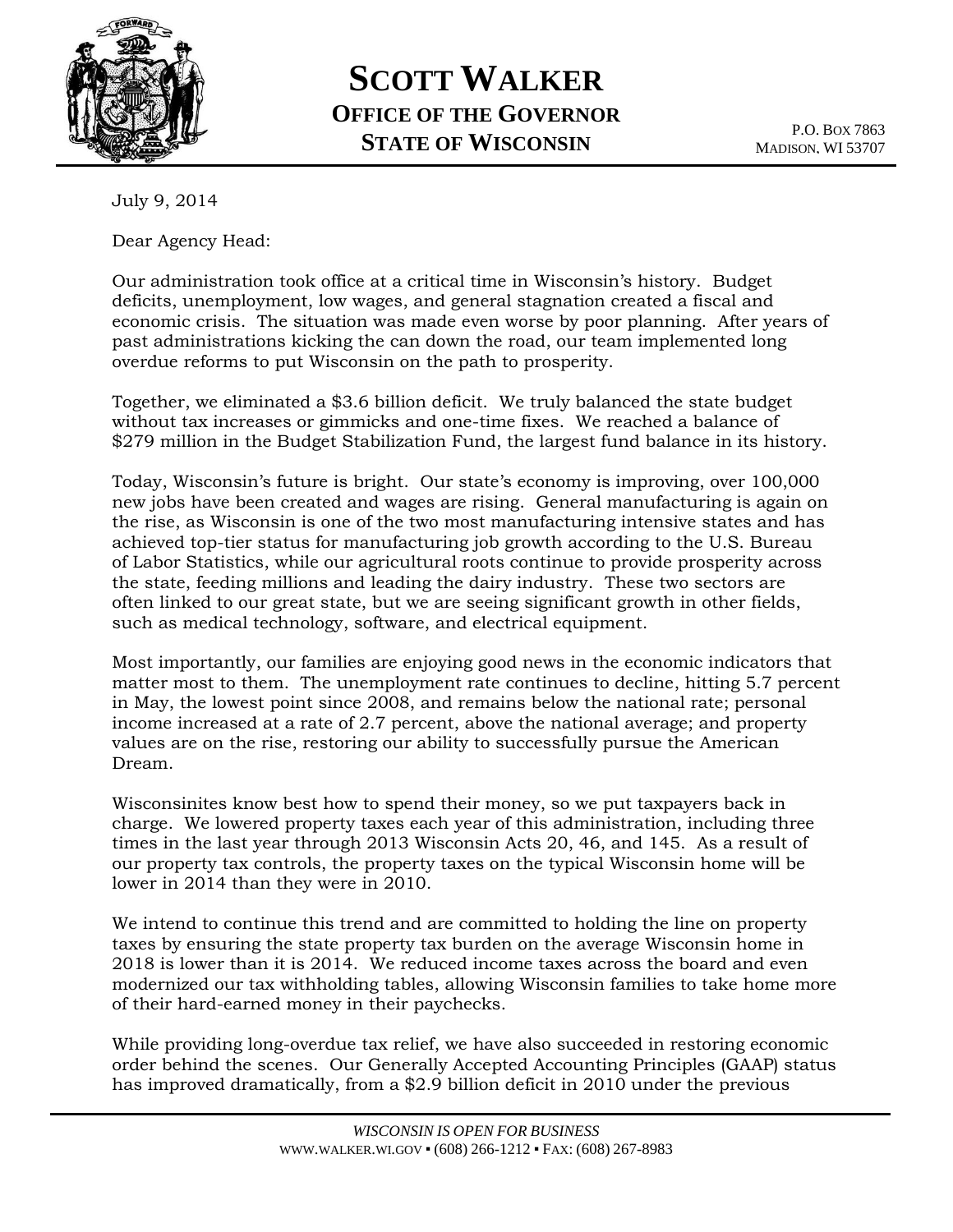

## **SCOTT WALKER OFFICE OF THE GOVERNOR STATE OF WISCONSIN**

administration to \$1.7 billion in 2013. This tells the nation that Wisconsin's economy is built on a sound foundation. Further validating our sustainable economic outlook, Wisconsin was given a AAA transportation revenue bond rating and we are maintaining other strong bond ratings while other states see their ratings fall.

The state pension system is the only fully funded pension system in the country. And Wisconsin's per capita pension and debt ratio is one of the best in the U.S.

Our direct approach to successfully addressing challenging economic circumstances and restoring optimism toward our future has not gone unnoticed. Just recently, Wisconsin ranked 17th on CNBC's Top States for Business, up from 29th in 2010. This year, Wisconsin ranked 14th on Chief Executive Magazine's list of Best & Worst States for Business, up from 41st in 2010. And in a poll by the state's chamber of commerce, 95 percent of job creators said they thought Wisconsin is headed in the right direction, up from 10 percent in 2010.

These achievements were not gained easily or overnight. Both the 2011-13 and 2013-15 biennial budgets met our high standards of responsibility, and 2011 Wisconsin Act 10 provided our local partners with tools to meet their unique challenges.

Consistent with our fiscal policies, we established new programs to help our citizens achieve family-supporting employment in a changing economy. We listened to job seekers and job creators, and we will continue to help bring them together. Programs such as Wisconsin Fast Forward represent unique partnerships among our universities, technical colleges, businesses, and state government to train workers for high-demand fields. We already learned that a capable and flexible workforce is a critical ingredient in providing opportunities, and we will continue to seek innovative strategies to build on our reputation of having some of the hardest-working citizens in the nation.

In training and education, we will continue our efforts to leverage technology to provide students in all corners of the state with access to our world-class institutions, as we did with the UW Flexible Option. In higher education, we expanded student opportunity and access by freezing tuition for two years, the first two-year tuition freeze in UW System history, and we are committed to continuing this freeze and exploring additional mechanisms for expanding higher education opportunities for our students.

All of these programs and policies have built a better Wisconsin. However, we must also maintain and rebuild our physical infrastructure, including transportation, energy, and telecommunications. We will continue to invest significant resources in our transportation system and improve our ability to move resources and products to market.